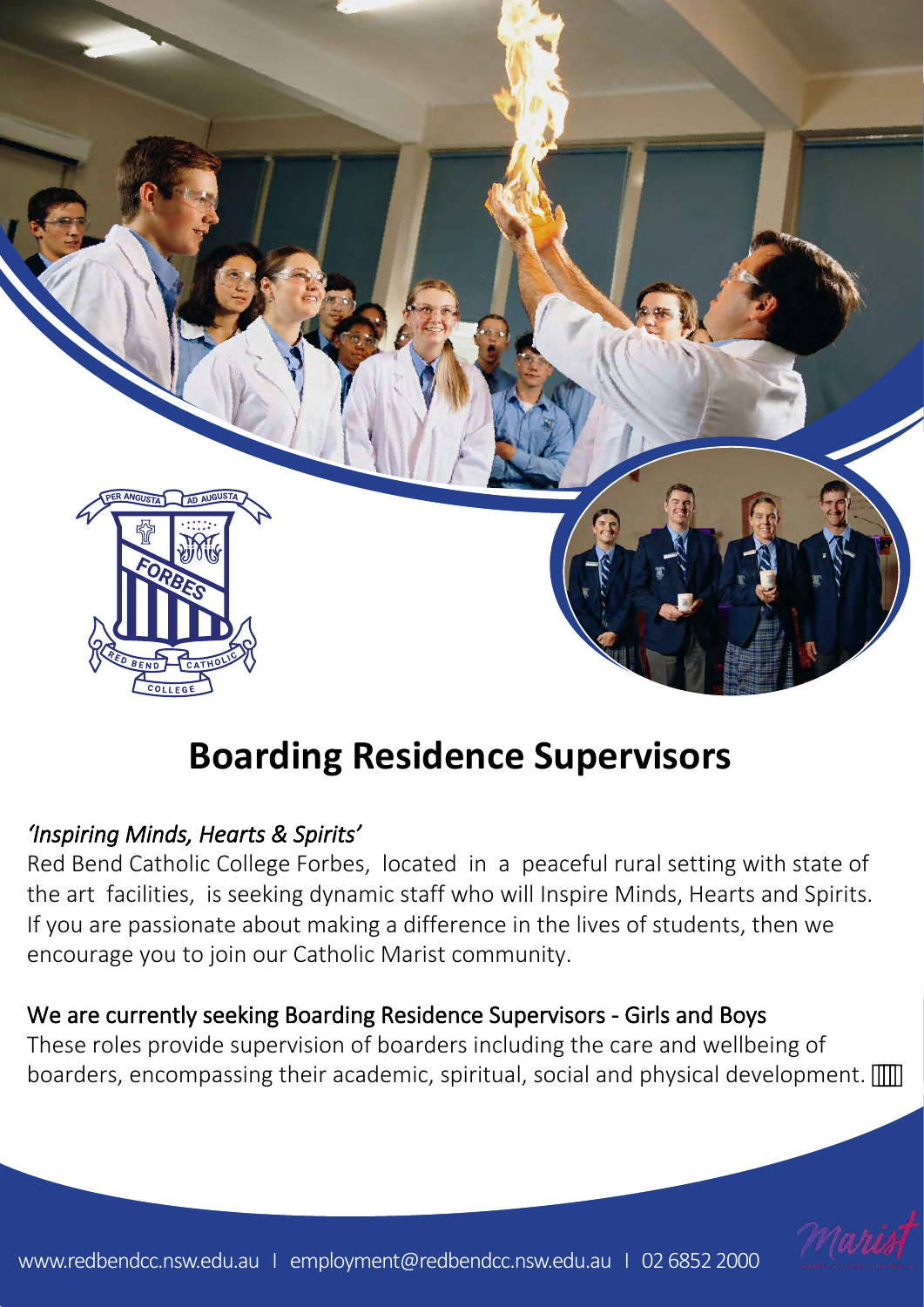Situated in the heart of the Lachlan Valley in Forbes NSW, Red Bend Catholic College is a coeducational Year 7-12 day and boarding College. The College inspires an inclusive and engaging Catholic education in the Marist tradition, inspiring the minds, hearts and spirits of those in its care. The current enrolment is over 800 students.

# **Boarding Residence Supervisor**

Successful applicants will be required to demonstrate a willingness to support the Marist-Mercy traditions of the College.

General hours of work are 3.00 pm – 8.30 am, inclusive of overnight stay, two to four days a week. (This may include one day of a weekend with longer hours).

The successful applicant must be able to provide effective supervision of boarders. This includes the care and wellbeing of boarders, encompassing their academic, spiritual, social and physical development.

Applicants should forward a written application, supported by a personal and professional resume, giving details of background and experience, including two referees and a current Working With Children Check. Red Bend Catholic College is committed to child safety through the Marist Schools Australia Child Safeguarding Standards.

Please apply by email to **employmen[t@redbendcc.nsw.edu.au](mailto:principal@redbendcc.nsw.edu.au)**

The position of Boarding Residence Supervisor is classified under the Independent Schools (NSW) (Support and Operational Staff) Multi-Enterprise Agreement 2020.

# **Selection Criteria**

## **Essential**

- Demonstrated willingness to support the Marist-Mercy traditions of the College.
- Previous experience in working with and relating to young people
- Computer skills in office applications
- Ability to work in a team environment with other supervisors
- Current First Aid Certificate
- Driver's Licence
- Working with Children Check

#### **Desirable**

- Light Rigid Vehicle Licence
- A skill or interest in a particular area, ie music, sport, craft, woodwork

## **Privacy**

Red Bend Catholic College, as part of the recruitment process, will be collecting information about you. This information will be included in the recruitment file, and will be read by Administration and Executive Staff, and members of the interviewing panel.

## **Equal Employment Opportunity**

The College aims to ensure fair, equitable and non-discriminatory consideration for all applicants, regardless of sex, ethnic or racial origin, or physical disability.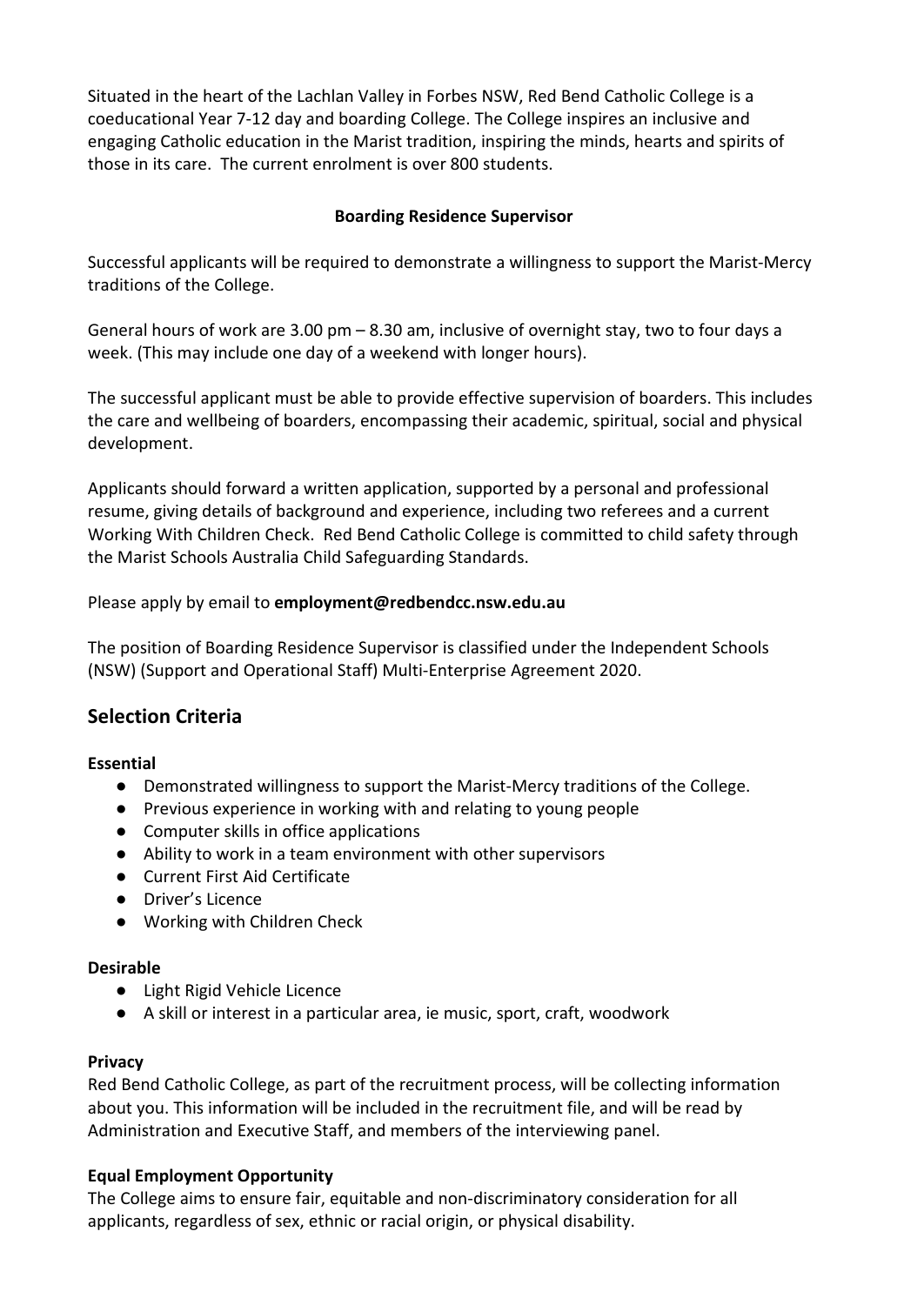# **Position Description**

#### **ROLE RESPONSIBILITY**

The Residence Supervisor is directly responsible to the Director of Boarding from whom they assume specific responsibilities for the boarders under their care. The expectations and duties of the Residence Supervisor (replacement Supervisors when acting in place of the Residence Supervisor) are as follows:

#### *1. Professionalism:*

The Residence Supervisor, as an employee in a Catholic school, must be willing to demonstrate a support of the Catholic education philosophy, acting at all times in a professional manner. To this end the Residence Supervisor:

- Sets an example for the boarders in the way they perform their duties and present themselves
- Is familiar with all College and Boarding rules and policies
- Is familiar with all Child Protection Responsibilities
- Is aware of and fulfils their requirements associated with their duty of care when dealing with students
- Exercises a professional presence by being firm, fair, and friendly towards the boarders They should avoid having "favourites" and allowing boarders to become too "familiar"
- Does not allow a boarder to enter the bedroom of a member of staff

#### *2. Care of Boarders:*

The Residence Supervisor is expected to care pastorally for the boarders and to foster an environment within the Boarding community that is safe and secure. To this end, the Residence Supervisor:

- Provides basic level counselling, such as a listening ear or a word of advice, to boarders
- Supervises, with the assistance of the Health Centre staff, the boarder's personal hygiene
- Reports any cases of illness to the Health Care Centre and the Director of Boarding
- Checks the Residence before retiring for the night, even when returning from off duty and report any absentees to the Director of Boarding
- Ensures that any medication required by a boarder is recorded and available to the Health Centre staff and not kept in the student's possession

#### *3. Prayer and Christian service:*

The College Boarding community provides boarders with the means to grow as active Christians in the Catholic and Marist traditions. To this end, the Residence Supervisor:

- May be required to lead the group of boarders for prayer
- Ensures that boarders participate in the liturgical preparations as required. This may require the residence supervisor leading the students in the preparation of the weekly liturgical celebration
- Encourages each boarder to become involved in community service activities

#### *4. The Conduct and Behaviour of Boarders:*

The Residence Supervisor plays a key role in creating an environment where boarders live in harmony and where the rights of individuals and the community are respected. To this end, the Residence Supervisor:

- Encourages the fostering of harmonious relationships between boarders and staff
- Promotes and helps develop socially acceptable practices among boarders
- Familiarises the boarders with the Boarding community expectations regarding conduct and ensures that they are adhered to
- Does not delay in acting appropriately when misconduct occurs
- Avoids hasty decisions which can easily result in injustice and carefully investigates all aspects of breaches of discipline before deciding on the course of action to be taken
- Exercises disciplinary measures in accordance with the Boarding community expectations regarding conduct as set out by the Director of Boarding
- Informs the Director of Boarding of serious breaches in the expectations regarding conduct
- Is especially vigilant during unorganised recreational times